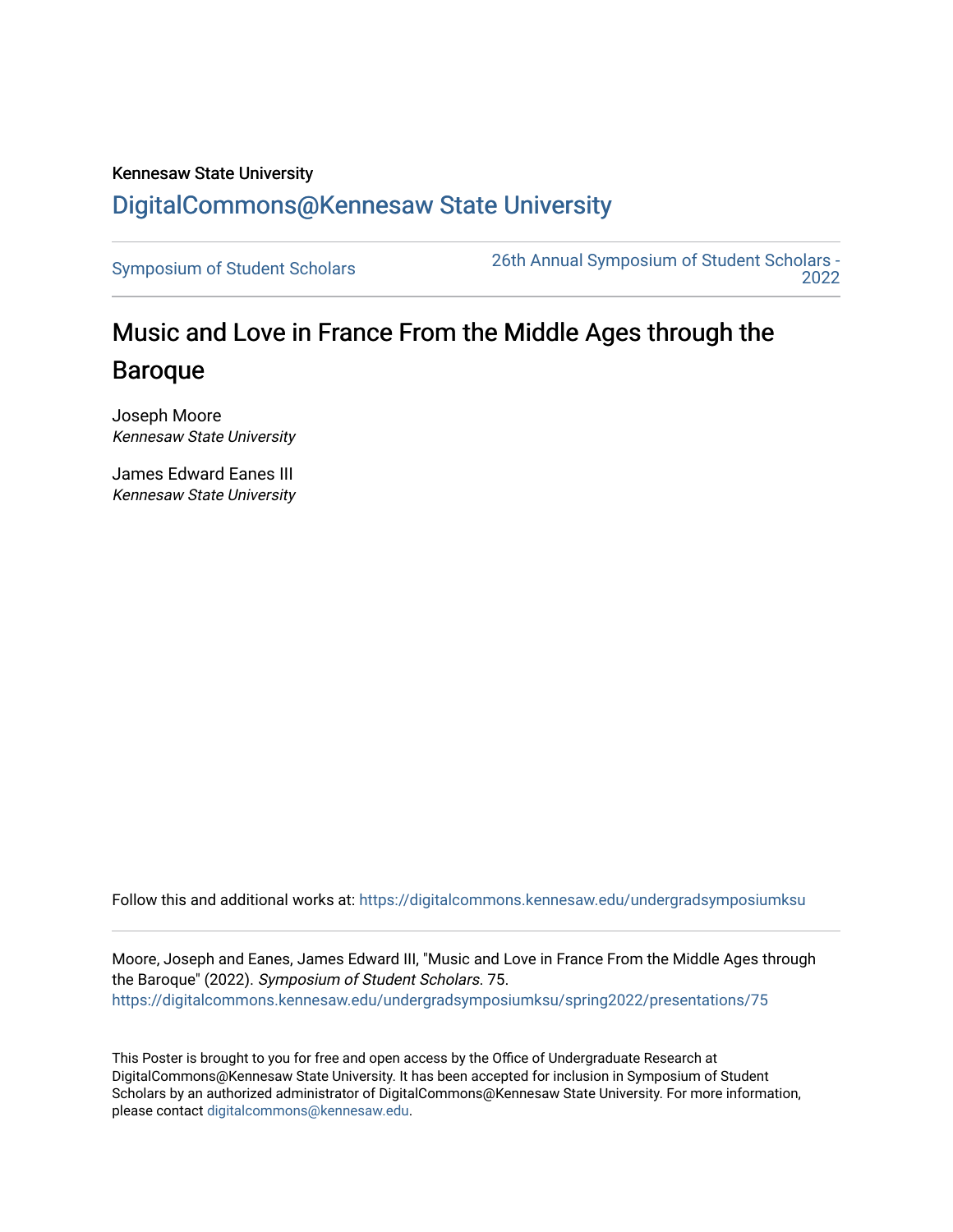# Joseph Moore December 8, 2021 Dr. Eanes Music History

#### Annotated Playlist: Music Across Time

European culture has shaped the world in many ways. In almost every country in the world, you can find European influences. These influences range from socioeconomic ideas to developments of the arts. However, an influence that most wouldn't think has been shaped by Europe is our view of love. Many people see the modern-day vision of love as very personal and unique to each person. Although everyone does express love in many different ways the modern overarching view of love in our society was heavily influenced by France.

French culture has never ceased to astonish the world. Time and time again whether through art, music, architecture, cuisine, or fashion France has always seemed to innovate in a way that makes it unique to to their own culture. This is why it's no great surprise that France is known as the country of love. As written by Marilyn Yalom in "How the French invented love" "It occupies a privileged place in their national identity, on par with fashion, food and human rights." Yalom also goes on to state that "A French man or woman without desire is considered defective, like someone missing the sense of taste or smell." This rich culture of love is so pervasive it can be seen all around the world. For example, Paris is globally recognized as the city of love. Other examples are the spread of well-known terms such as "French Kissing" and "Menage a trois" are used in everyday media all around the world.

But, how exactly did France achieve this status of being the "country of love"? What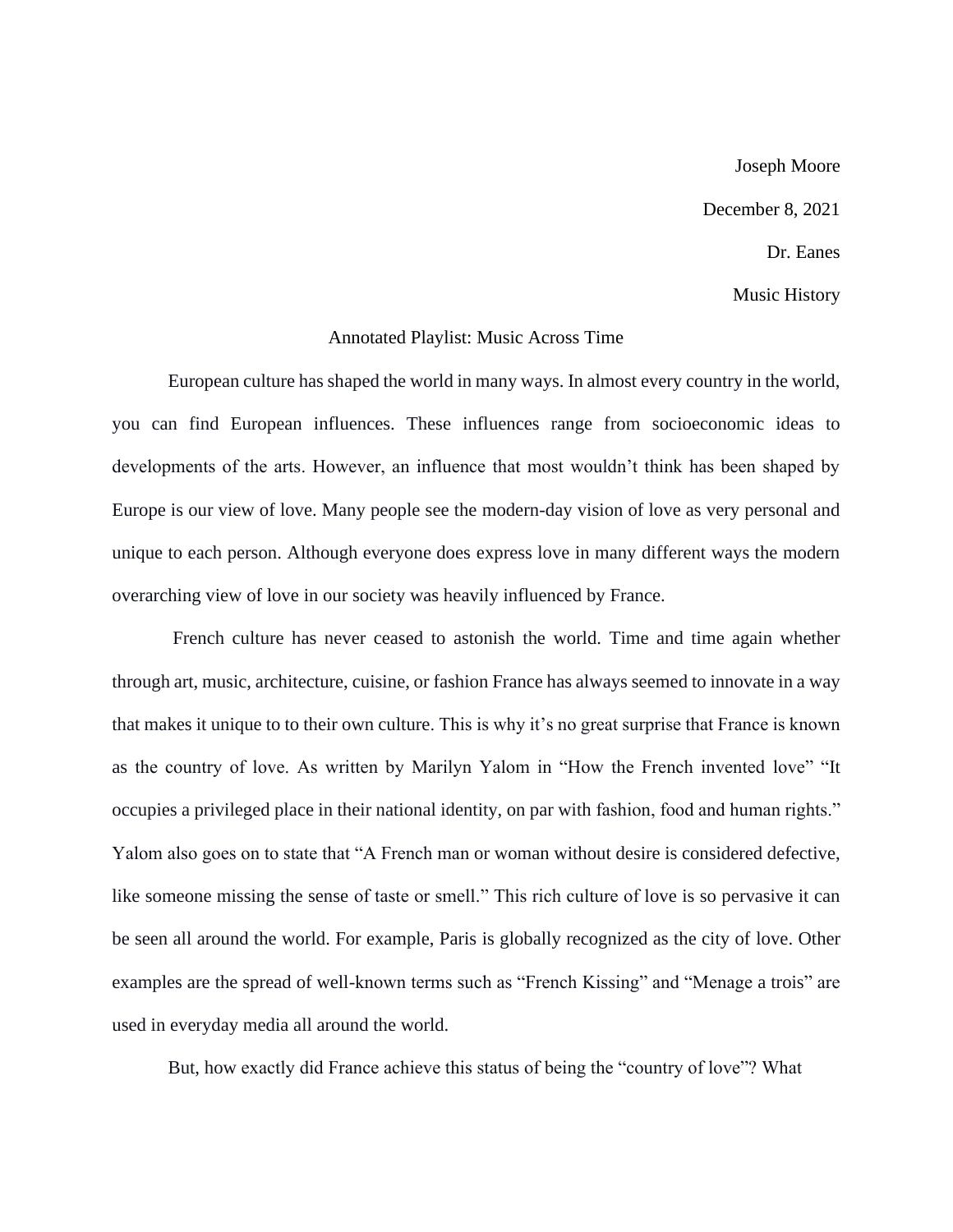influenced the development of love in France? In this Annotated Playlist, we will explore these questions and how music helped to develop the vision of love in France.

#### The Medieval Period (500-1450 CE)

#### ["Can vei la lauzeta mover"](https://www.youtube.com/watch?v=jkp2GHBRUiQ)

#### written by Bernart de Ventadorn (12th century)

Medieval France better known at the time as "the kingdom of the Franks" was divided by many leaders but under the influence of the Capetian dynasty became the kingdom of France. This was truly a time of kings, courts, and dynasties. And in the time of kings and courts comes the birth of courtly love. Courtly love is known to the French as "Amour Courtois" which is defined by Britannica as "a highly conventionalized code that prescribed the behavior of ladies and their lovers". This theme is born in southern France towards the end of the 11th century by the French troubadours. The French troubadours were poets of southern France who were favored in royal courts and thrived from having a "freedom of speech" that the commoner of the day wasn't afforded. The greatest historical influence of the troubadour was the way they changed the role of women in society over the course of the medieval period. During this time women were often used as objects such as tender in business transactions or as sacrificial marriage to unite two kingdoms. The troubadour shifted this view of women from objects to be used to a prize to be sought after and won. Troubadours did this through their poems which were adapted to songs often labeled as chansons and were monophonic. The storyline of these poems included "The Courtly Lover" who would fall in love with a woman who was often in a forced marriage of some kind. As written in Britannica "The courtly lover existed to serve his lady. His love was invariably adulterous...". This idea developed throughout the period eventually "The courtly Lover" was to be seen as a "slave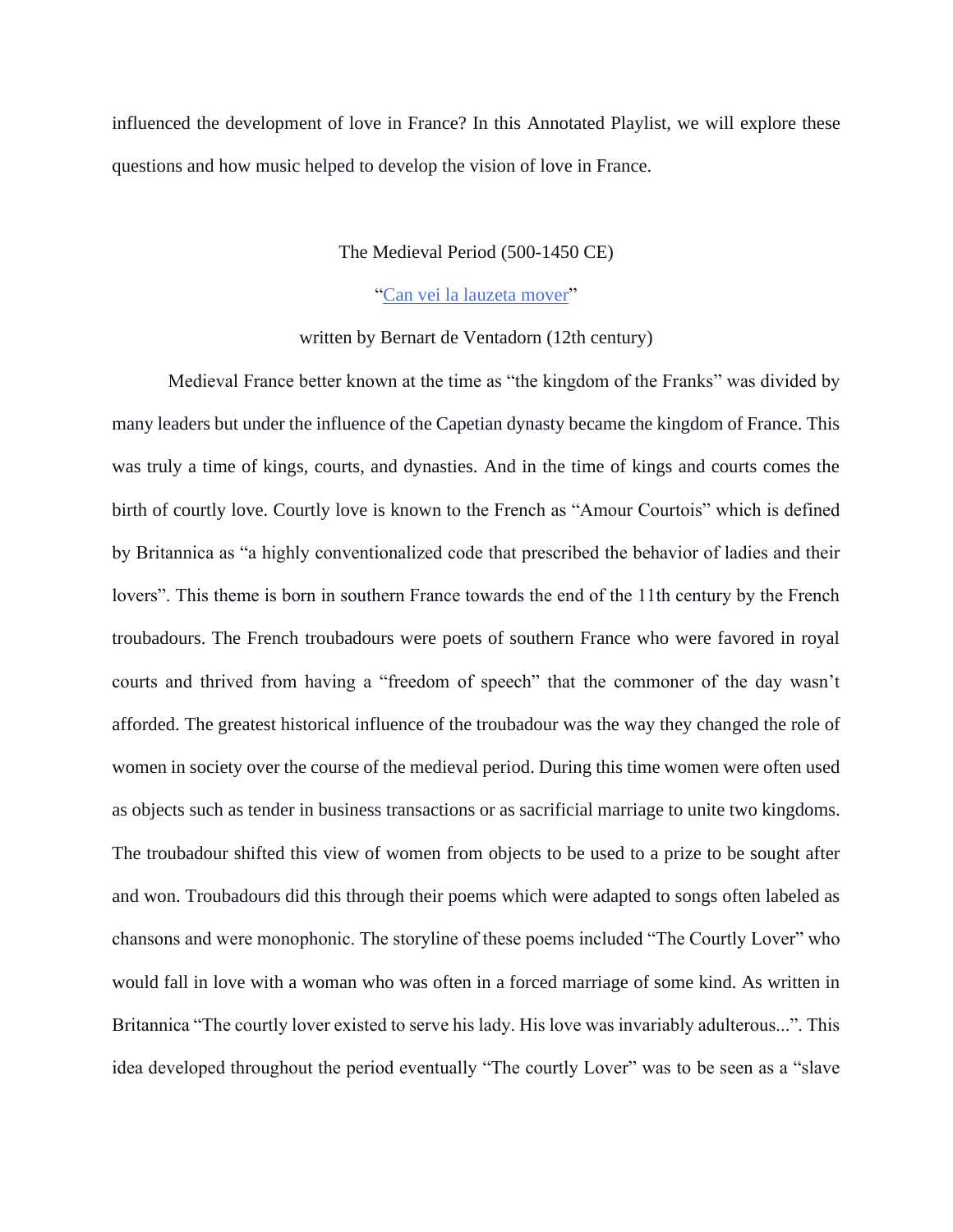of passion" which was invigorated by a respect for his "lady". These developments birthed the concept of chivalry and created a culture that demanded respect for women which hadn't previously existed.

Our first work on this playlist is "Can vei la lauzeta mover" written by Bernart de Ventadorn. Bernart de Ventadorn was an extremely prominent troubadour of the time who once said "In my opinion, a person is not worth anything if he or she does not desire love". There is not much known of the life of Bernart. However, what is known is that he was from a Limousin, France from a "Castle of low breeding". His mother was a baker and his father was a farmworker. In Bernart's early years it seems his father taught him music which he had a gift for. So gifted that he became a singer for the "Viscount of Ventadorn" who was a nobleman of the area and his wife. However, Bernart fell in love with the viscount's wife and eventually stole her from him. Which is curiously similar to the story of "the courtly lover". "Can vei la lauzeta mover" is Bernart's most known song and was so influential in its time that Dante paraphrased it in the opening of "Paradiso". The song is also known as "The fool on the Bridge" is a first-person narrative of a "Courtly Lover" who in an outburst of emotion expressed his love to his lady. However, his lady "wants to be a good woman" so she flees. The Lover then in despair sighs and "proposes to go into exile if his lady does not show him mercy". Here we see classic themes of the troubadour's poetry. The "Courtly lover" is tortured by his passion. According to Marylin Yalom, this is an important factor in the development of the idealization of love in France. In "how the French invented love" Yalom talks about how French love is so pervasive because unlike other cultures "the French ideas of love includes the darker elements". In this case, being the despair of being unable to be with the one you love is the fate of the "courtly lover". This hyperbolizing of negative emotion helps to emphasize how amazing true love must be to cause such heartbreak. It romanticizes passion which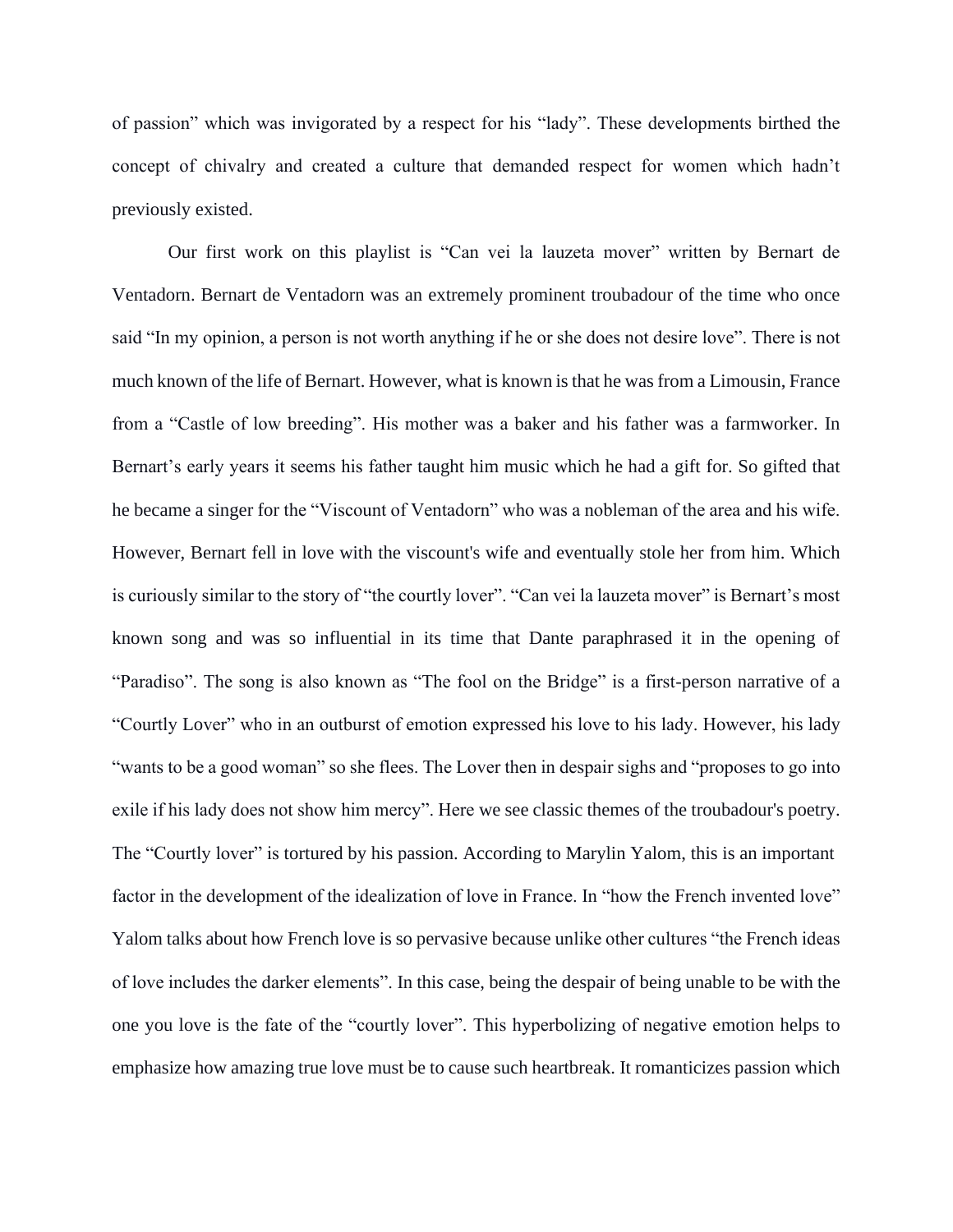at the time helps men of the time to learn to romance a woman rather than feel entitled to her. Some might even consider this period the birth of romance in France.

> The Renaissance Period (1450-1600) ["Dueil Angoisseux"](https://www.youtube.com/watch?v=wqOtFXXnccE) written by Gilles Binchois Text by Christine de Pisan

The renaissance period was a complex and dark time in French history. During this period France went through what is known as the Wars of religion. These wars were based on the splitting of Christianity between Roman Catholicism and protestant Christianity. Other factors that affected this era were the plague and the hundred years war which left France's economy in disarray. However, despite these setbacks, the renaissance still managed to reach France through French invasions of Italy that occurred between 1494 and 1525. The French renaissance brought about the birth of innovations in architecture, sculpture, music, literature, theatre, cuisine, and the life of the everyday commoner. One important development was the writings of Christine de Pisan who aimed to further challenge the misogynistic views of the time. Some might even say that the troubadours of the middle ages paved the path for this development. In the realm of music, there wasn't a ton of innovation in France. While other countries were realizing treatises on harmony and evolving the theories of music France was focused on spreading the fundamentals of music across France with the development of music printing. However, France was adopting the innovations of their neighbors primarily exploring the newfound texture of polyphony. Another part of the renaissance that found its way into French culture was humanism and the revival of antiquity. With it came the fascination in the connection between music and poetry in Ancient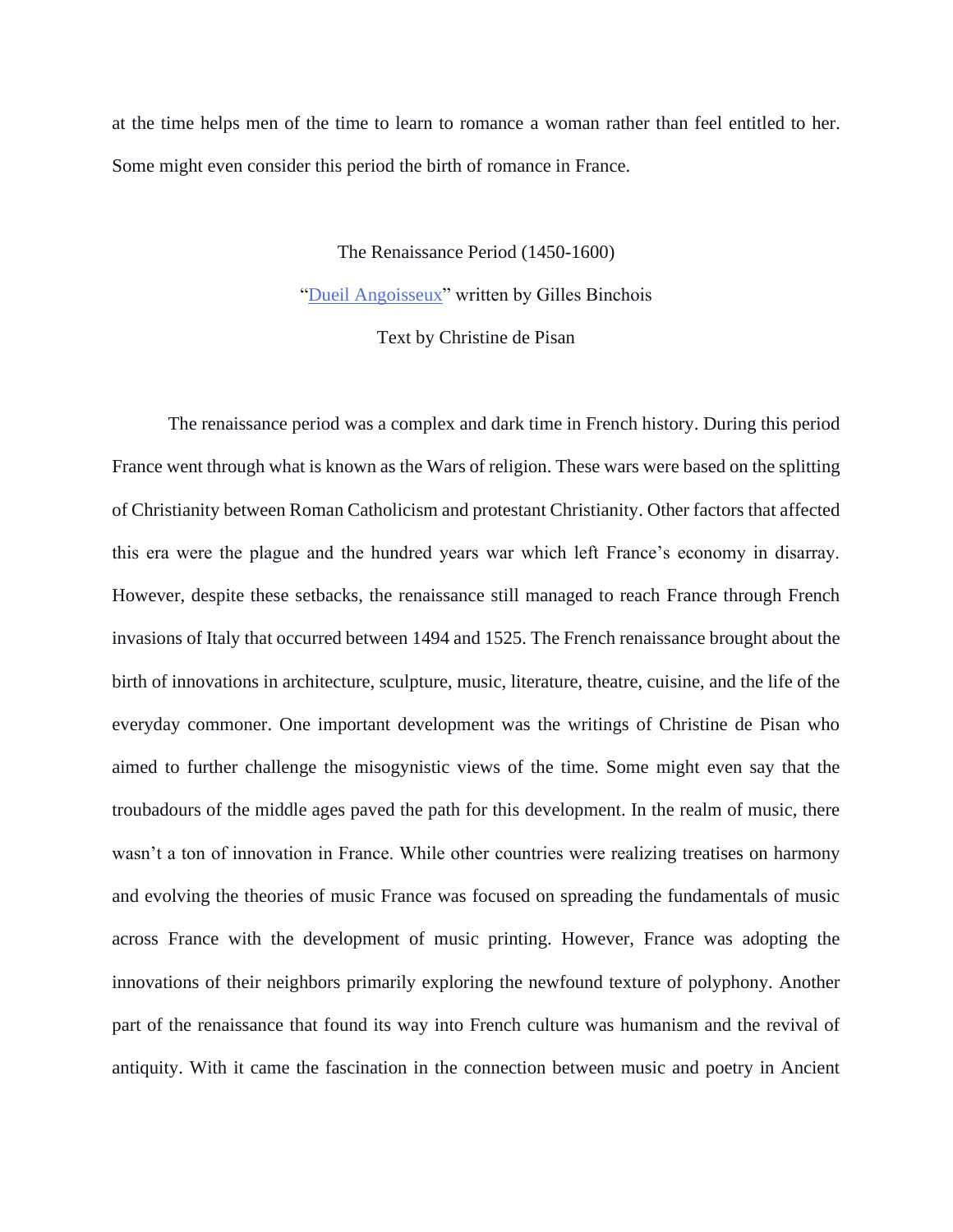Greece. According to The French Review the humanist of the time "...realized that, for the ancients, music and poetry were intimately united". This is quite evident in the music of the time especially music written about love. These lyric poems explored the relationship between "The Lover, The beloved, and the meaning of love". However, meaning in this context is speaking less of the actual meaning and more of how meaning is expressed and felt. Therefore, much poetry of this era deals with heartbreak and loss. Occurrences remind you to not take love for granted. This I believe is an instrumental part of the development of love in France.

Gilles Binchois was a well-known composer of his time who primarily wrote church music and secular chansons. According to the new world encyclopedia, Gilles Binchois was considered to be the "finest melodist of the fifteenth century". He was the leading composer of the court of Burgundy for a time. Gilles is known best for his chansons which are mostly sad and are based upon the subject of unrequited love and often have a sad, melancholy tone. The chanson was looking at in this annotated-playlist is "Dueil Angoisseux" translated to English is anguishing grief based on the poetry of Christine de Pisan. This chanson highlights the developments in polyphony of the time as well as exploring the past with the poetry of Christine de Pisan. Christine de Pisan was a French poet of the medieval period who championed the social status of women. Her poem Anguishing Grief was written after her husband died and outlines her grief. Here again, we see the French use the dark sides of love such as heartbreak, grief, and jealousy to emphasize the lighter parts. In this specific example, her grief is a symbol of the depth of her and her husband's love for each other. To grieve someone with such intensity you must have loved them with as much passion. It seems that for the French, passion despite its connotation is the key to love. Maybe this is why the French don't see a reason to romanticize love to a point that we forget the negative aspects?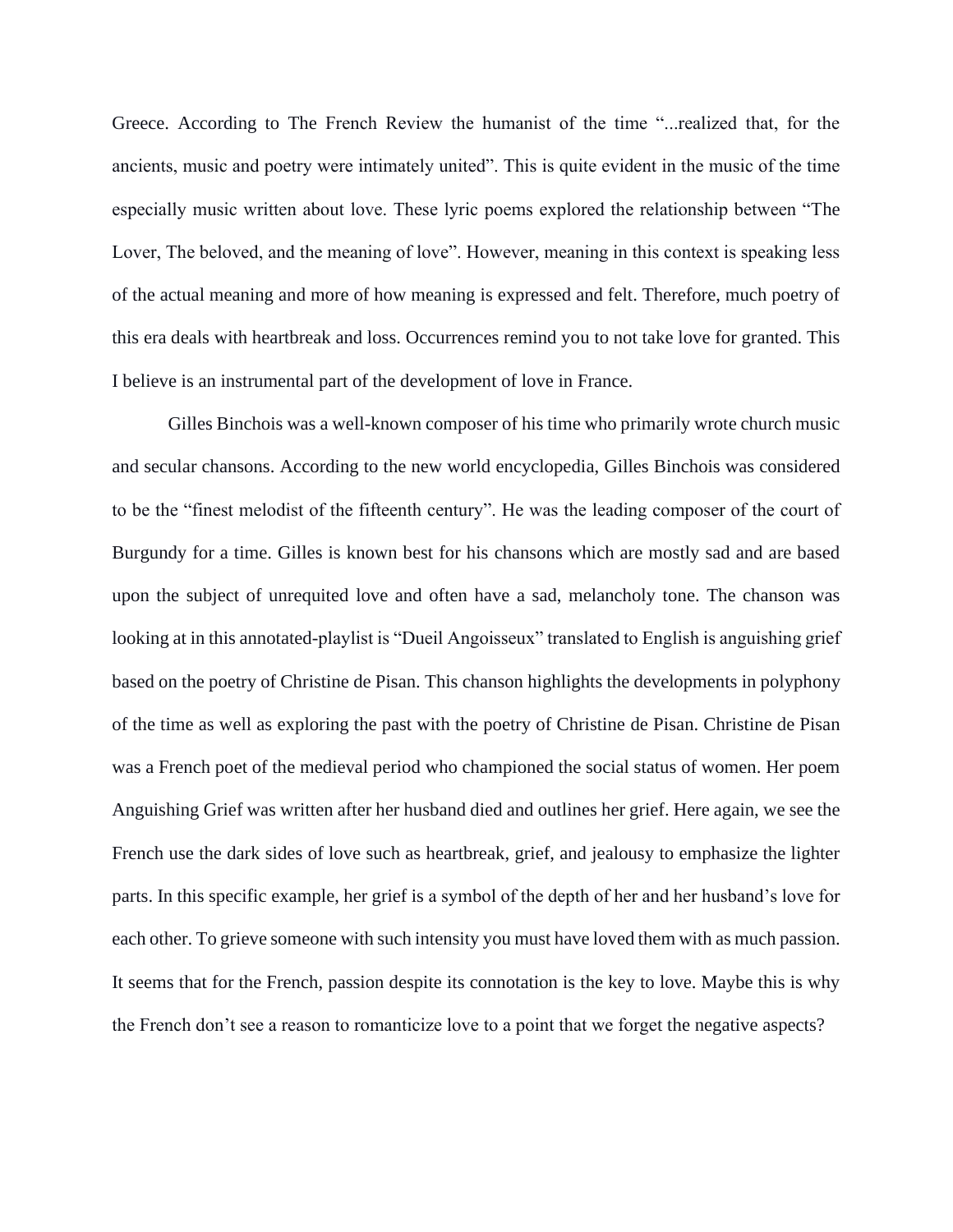#### The Baroque Period (1600-1750)

#### ["Vos mespris chaque jour"](https://www.youtube.com/watch?v=Uqd-bhsZwwc) Written by Michel Lambert

The baroque era was one of great prosperity for France and French music. A move towards what is defined as "monarchical absolutism" by the Centre for French Baroque Music caused a strict divide in music. Music was either written to uplift the king or god. While there were many developments during this time in music including the French opera and the comedie-ballet. Our focus lies on the development of the French Air. The French air was one of the most popular forms of the solo song during the baroque period in France. The French air was categorized as a "courtly love song" the same label held by the chanson of the troubadours. However, they differ widely. While the chanson often describes a man whose sole purpose is to serve his lady the air is described as "instead of placing the beloved on a pedestal to be admired and worshiped, the male poetic voice complains of her harsh treatment, at times even insulting her, claiming that she is inhumane, unfaithful, and aloof, all the while lamenting her rejection. In a few airs, he either tries to persuade her to love him in return, or he celebrates their mutual love.". According to Music and the Language of Love written by Catherine Gordon-Seifert the air was a highly cultivated genre with many different kinds of airs "There were airs de cour (courtly airs), airs à boire (drinking songs), airs à danser (dance airs), airs sérieux (serious airs), chansonnettes ("little" songs), and brunetes (any air with pastoral references, the actual name brunete not appearing in publications until the first decade of the eighteenth century" as well as the "air leger" also known as the light air. To simplify the air overall was a solo song mostly written in binary form that varied depending on the context and contents of the song. While all forms of the air gained popularity at one point or another the serious air was said to be "the finest musical genre for solo voice and accompaniment during the seventeenth century". The most famous writer of this sub-genre of airs was Michel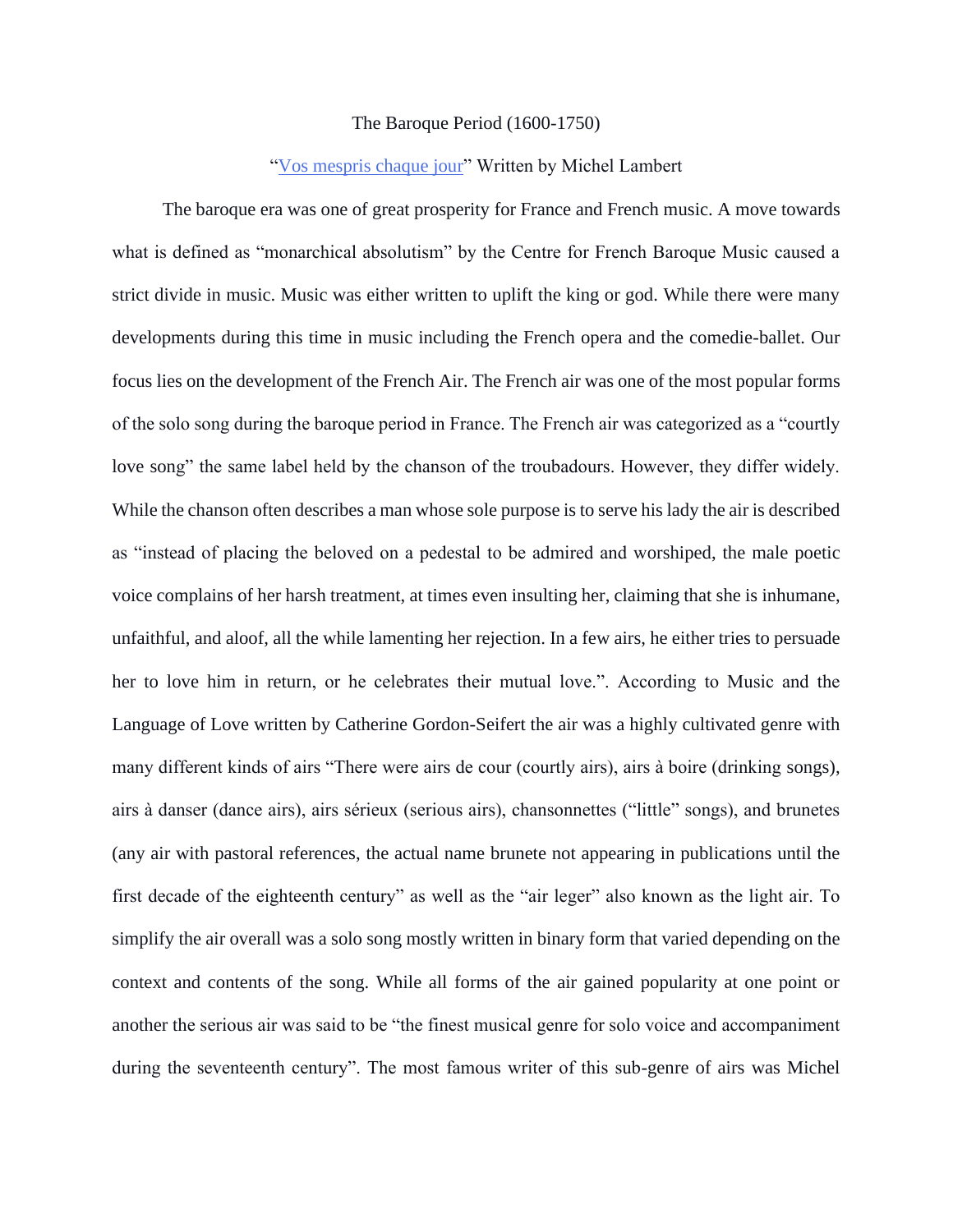Lambert. As a child, Lambert was chosen to work for King Louis XIII's younger brother and overtime earned the title of "maître de musique de la Chambre du Roi in 1661". Lambert's popularity can be attributed to his influence from the "salon of Henriette de Coligny, Comtesse de La Suze". The poetry he heard at these gatherings heavily influenced his writings that explored all aspects of love which was an extremely popular subject among the society during this time. Delving into Lambert's work, we see four topics specifically that he often bases his works on. These being "(1 ) painful love; ( 2 ) bittersweet love; ( 3 ) enticing love; and ( 4 ) joyous or pleasurable, usually shared, love". These categories often separate his works into different styles the first two painful and bittersweet into the serious air category and the second two enticing and joyous/pleasurable as light. Here we see a development of the ideals of the renaissance and medieval. Rather than, always including the dark side of love we see the inclusion of some of the lighter sides of love.

This brings us to our last song of the playlist "Vous Mespris Chaque Jour". This specific example from Lambert is an example of the bittersweet variety of Air. The translation of this piece reads "Your contempt every day causes me a thousand alarms, But I cherish my fate, although it is rigorous: Alas! if in my ills I find so many charms, I would die of pleasure if I were happier". I chose this example because I find it interesting that it contrast's its predecessors in that it doesn't paint the beloved/his lady as a goddess-like figure who could do no wrong. It's as though over time the concept of either the lover or the beloved needing to be seen as an imperfect being is no longer needed. The French have in essence found a way to romanticize love while including the negative aspects on both sides of the spectrum. The example of this we see here is that despite the beloved contempt the lover is still passionately drawn to his beloved.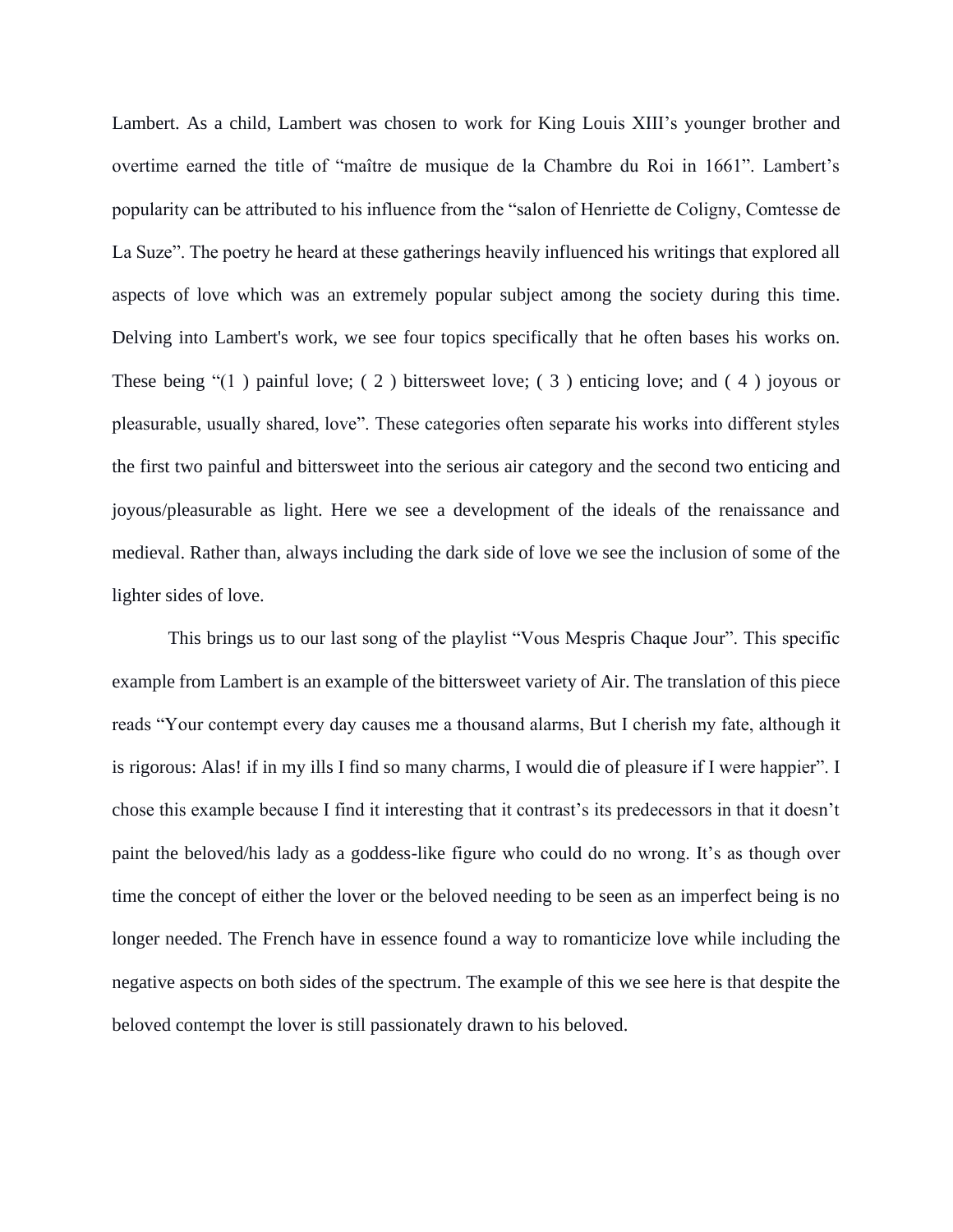In conclusion, I would say that the reason France is known as the country of love is that together they taught each other how to love. Often times in history we see morals and ideals taught through the arts such as storytelling. Here we can see starting in the medieval period music that teaches men to romance and chases after women with respect and passion through the Chanson. While simultaneously teaching them through storytelling to respectfully accept rejection. In the renaissance, we see an exploration of what gives love meaning by using the darker sides of love to emphasize the intensity of passion at which love can be felt. Then finally, in the baroque, we see through the art of The French Air see the romanticizing of the imperfections of love and a deeper narrative within the French society about all aspects of love. I believe this exploration and appreciation of love throughout France's history weaved love into the fabric of their society.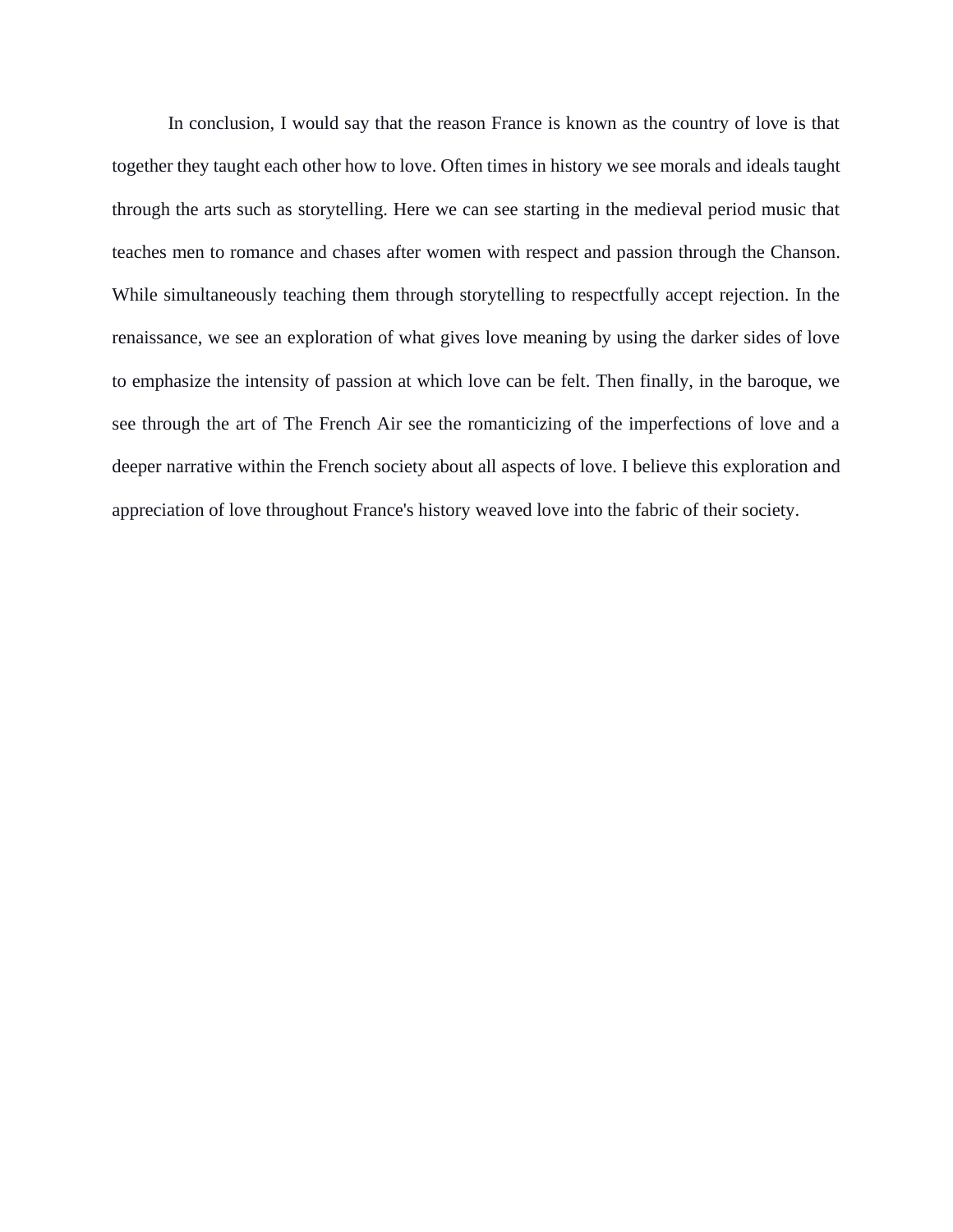#### Work Cited

- Bhutia Thinley "Chanson." *Encyclopædia Britannica*, Encyclopædia Britannica, Inc., https://www.britannica.com/art/chanson.
- Britannica, The Editors of Encyclopaedia. "Binchois". Encyclopedia Britannica, 16 Sep. 2021,https://www.britannica.com/biography/Binchois.
- Britannica, The Editors of Encyclopaedia. "Wars of Religion". Encyclopedia Britannica, 25 Mar. 2016, https://www.britannica.com/event/Wars-of-Religion.
- Bhutia Thinley "Chanson." *Encyclopædia Britannica*, Encyclopædia Britannica, Inc., https://www.britannica.com/art/chanson.

Castelain Louis, Dubruque Julien "French Baroque Music." *Centre De Musique Baroque De Versailles*, Centre De Musique Baroque De Versailles, 12 Nov. 2019, https://cmbv.fr/en/introducing-baroque/french-baroque-music.

Ezust Emily. "Vos Mespris Chaque Jour." *Vos Mépris Chaque Jour Me Causent Mille Alarmes (Anonymous, Set by (Michel Lambert, Klaus Miehling)) (the LiederNet Archive: Texts and Translations to Lieder, Mélodies, Canzoni, and Other Classical Vocal Music)*, https://www.lieder.net/lieder/get\_text.html?TextId=88641.

"France, 1000–1400 A.D." Metmuseum.org, https://www.metmuseum.org/toah/ht/07/euwf.html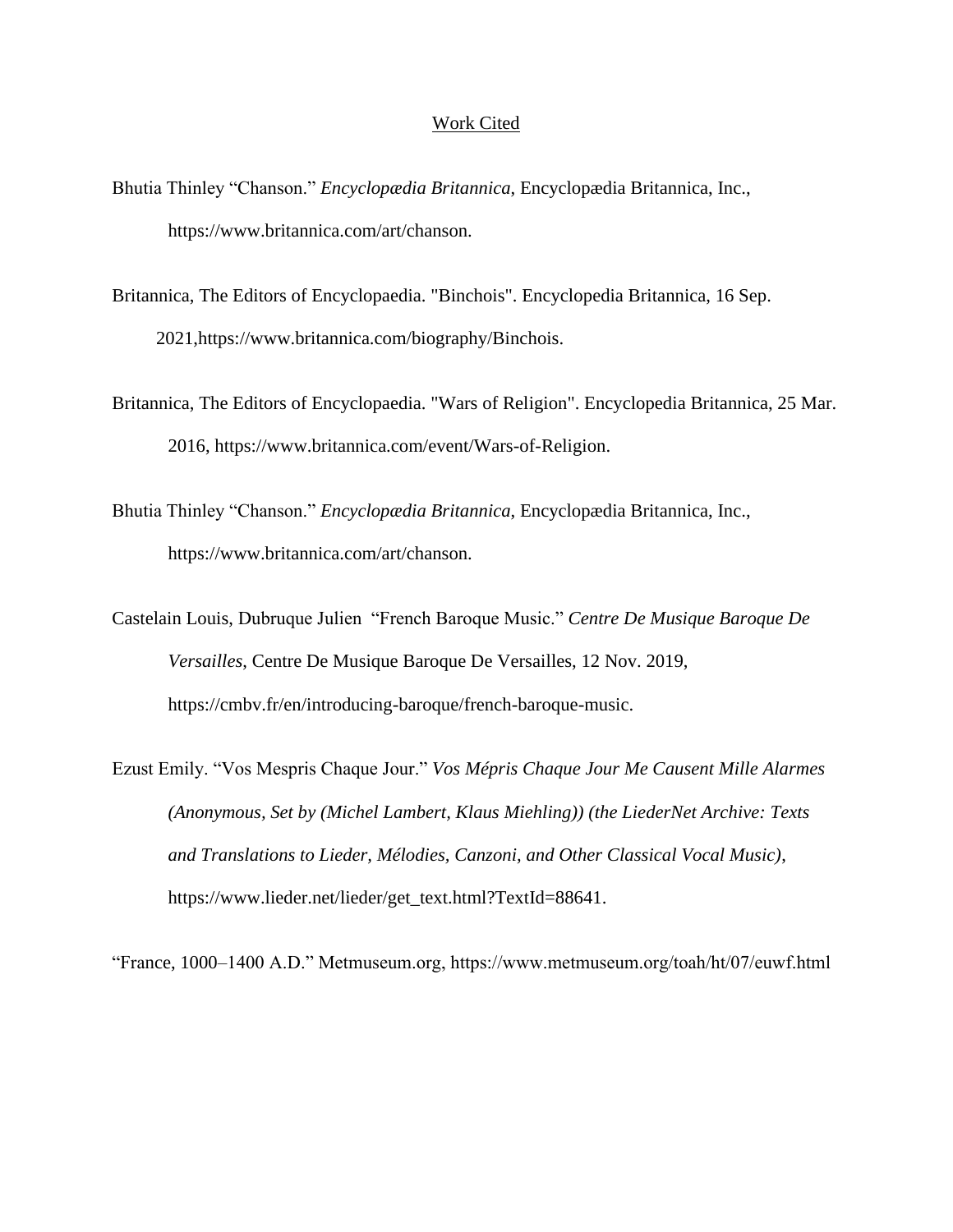"France, 1400–1600 A.D." In Heilbrunn Timeline of Art History. New York: The Metropolitan Museum of Art, 2000–. http://www.metmuseum.org/toah/ht/?period=08&region=euwf (October 2002)

- Françon, Marcel. "Music and Poetry in the French Renaissance." *The French Review*, vol. 12, no. 5, American Association of Teachers of French, 1939, pp. 365–73, [http://www.jstor.org/stable/380763.](http://www.jstor.org/stable/380763)
- Gibbons, Helen Marshall, "A Collection of Solo French Chansons From the Early Fifteenth Century for Use in the College Level Voice Studio." (1986). LSU Historical Dissertations and Theses. 4298. [https://digitalcommons.lsu.edu/gradschool\\_disstheses/4298](https://digitalcommons.lsu.edu/gradschool_disstheses/4298)

Gordon-Seifert, Catherine. *Music and the Language of Love : Seventeenth-Century French Airs*, Indiana University Press, 2011. *ProQuest Ebook Central*,

[http://ebookcentral.proquest.com/lib/kennesaw/detail.action?docID=713660.](http://ebookcentral.proquest.com/lib/kennesaw/detail.action?docID=713660)

- KEMP, WALTER H. "'Dueil Angoisseus' and 'Dulongesux.'" *Early Music*, vol. 7, no. 4, 1979, pp. 520–522., https://doi.org/10.1093/earlyj/7.4.520.
- Luebering. J.E. "Courtly Love: Additional Information." *Encyclopædia Britannica*, Encyclopædia Britannica, Inc., https://www.britannica.com/art/courtly-love/additionalinfo#history.

Makin, Peter. *Provence and Pound*, Berkeley: University of California Press, 2020.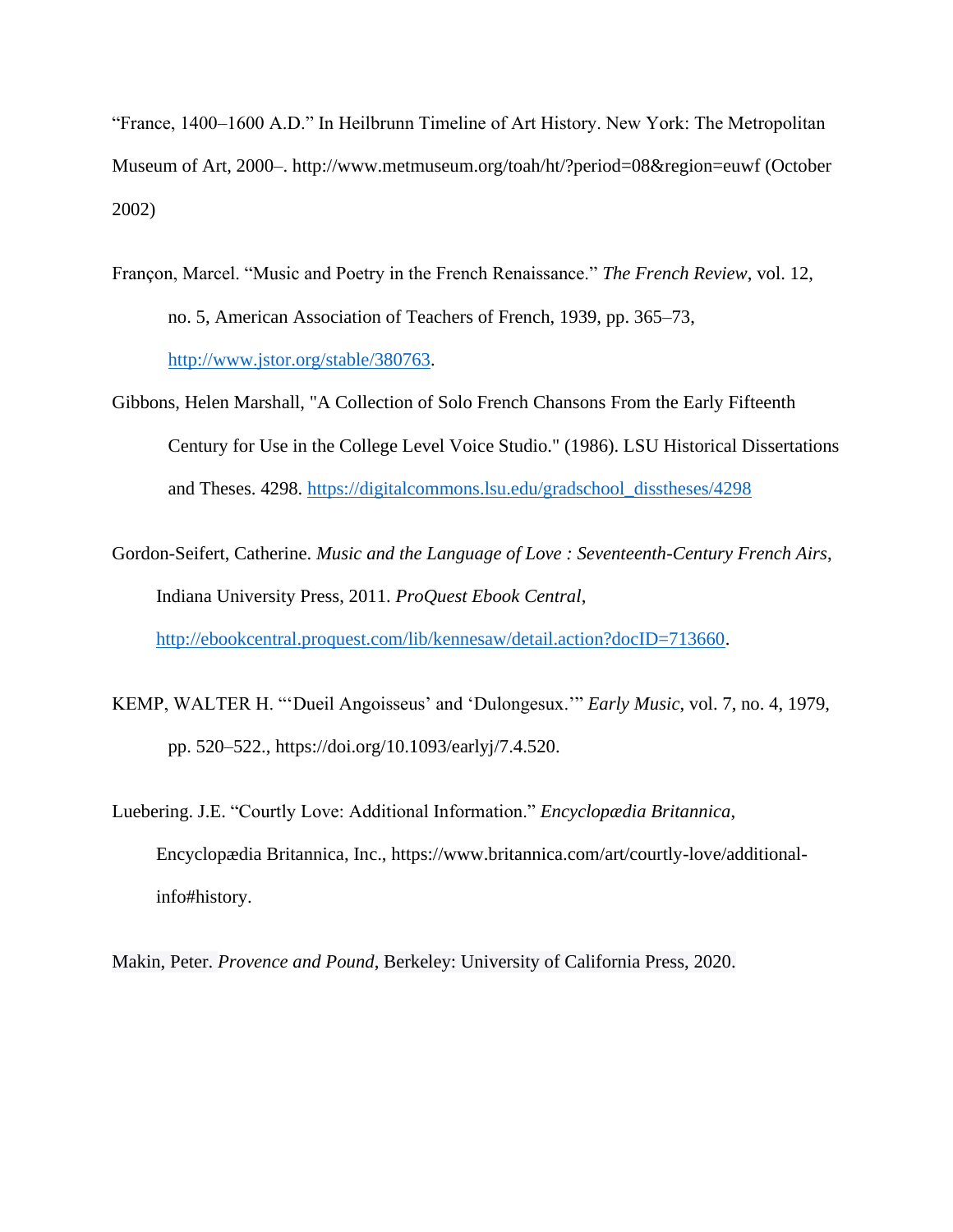- MURRAY, DAVID. "The Clerical Reception of Bernart De Ventadorn's 'Can Vei La Lauzeta Mover' (PC 70, 34)." *Medium Ævum*, vol. 85, no. 2, 2016, p. 259., https://doi.org/10.2307/26396373.
- *New World Encyclopedia* contributors ""Gilles Binchois." *New World Encyclopedia* . 2 Apr 2008, 03:25 UTC. 1[<https://www.newworldencyclopedia.org/p/index.php?title=Gilles\\_Binchois&oldid=6783](https://www.newworldencyclopedia.org/p/index.php?title=Gilles_Binchois&oldid=678329) [29>](https://www.newworldencyclopedia.org/p/index.php?title=Gilles_Binchois&oldid=678329).
	- Parrott-Sheffer, Chelsey. "Troubadour." *Encyclopædia Britannica*, Encyclopædia Britannica, Inc., https://www.britannica.com/art/troubadour-lyric-artist.
	- Seay, Albert. "French Renaissance Theory and Jean Yssandon." *Journal of Music Theory*, vol. 15, no. 1/2, [Duke University Press, Yale University Department of Music], 1971, pp. 254–72, https://doi.org/10.2307/842903.
	- Shennan, J.H., and Jeremy David Popkin. "France, 1490–1715." *Encyclopædia Britannica*, Encyclopædia Britannica, Inc., https://www.britannica.com/place/France/France-1490- 1715.
	- Tarantino, Todd. "Can Vei La Lauzeta Mover." *Bernard De Ventadorn*, [http://toddtarantino.com/hum/ventadorn.html.](http://toddtarantino.com/hum/ventadorn.html)
	- Yalom, Marilyn. *How the French Invented Love: Nine Hundred Years of Passion and Romance*. Harper Perennial, 2012.